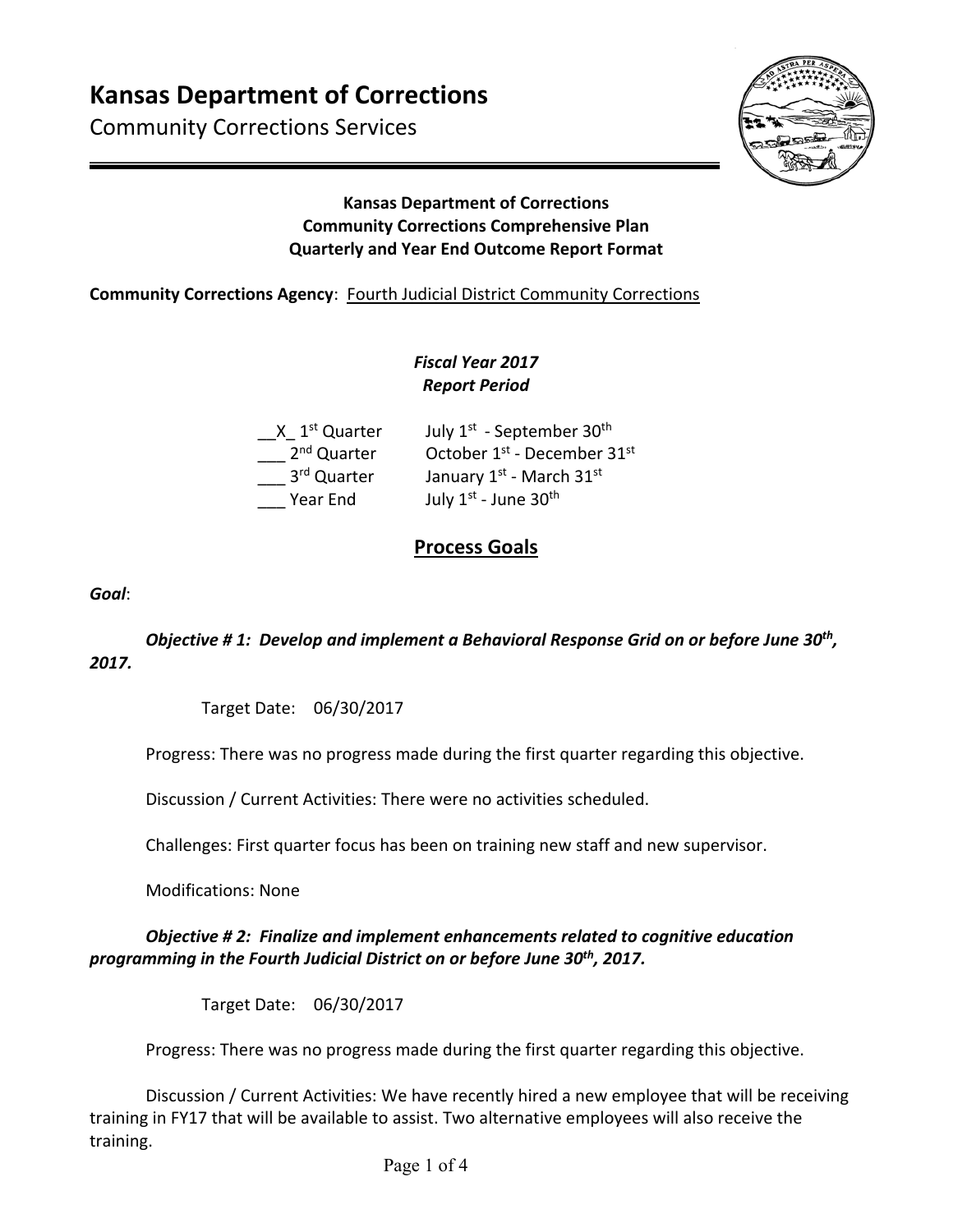Challenges: In the first quarter, we had one trained facilitator that has the ability to complete this tasks. The agency program requires two.

Modifications: None

# **Outcome Goals**

*Goal*:

*Objective # 3*: *Agency staff shall obtain/maintain a quality assurance score of 3.5 or higher regarding their ability to incorporate motivational interviewing skills and techniques into their daily activities by June 30th, 2017.* 

Target Date: 06/30/2017

Progress: There was no progress made during the first quarter regarding this objective.

| Target | 1 <sup>st</sup> Quarter | 2 <sup>nd</sup> Quarter | 3 <sup>rd</sup> Quarter | Year End |
|--------|-------------------------|-------------------------|-------------------------|----------|
| כ.כ    | NA                      |                         |                         |          |

Discussion / Current Activities: There were no activities during the first quarter. Quality assurance is scheduled to be completed in house by agency supervisor for the second quarter.

Challenges: None

Modifications: None

*Objective #4: Agency staff shall obtain/maintain a quality assurance score of 90% or higher regarding their ability to administer the LSI‐R on or before June 30th, 2017. (individual and group format)* 

Target Date: 06/30/2017

Progress: There was no progress made during the first quarter regarding this objective.

| Target | 1 <sup>st</sup> Quarter | 2 <sup>nd</sup> Quarter | $\parallel$ 3 <sup>rd</sup> Quarter | Year End |
|--------|-------------------------|-------------------------|-------------------------------------|----------|
| 90%    | ΝA                      |                         |                                     |          |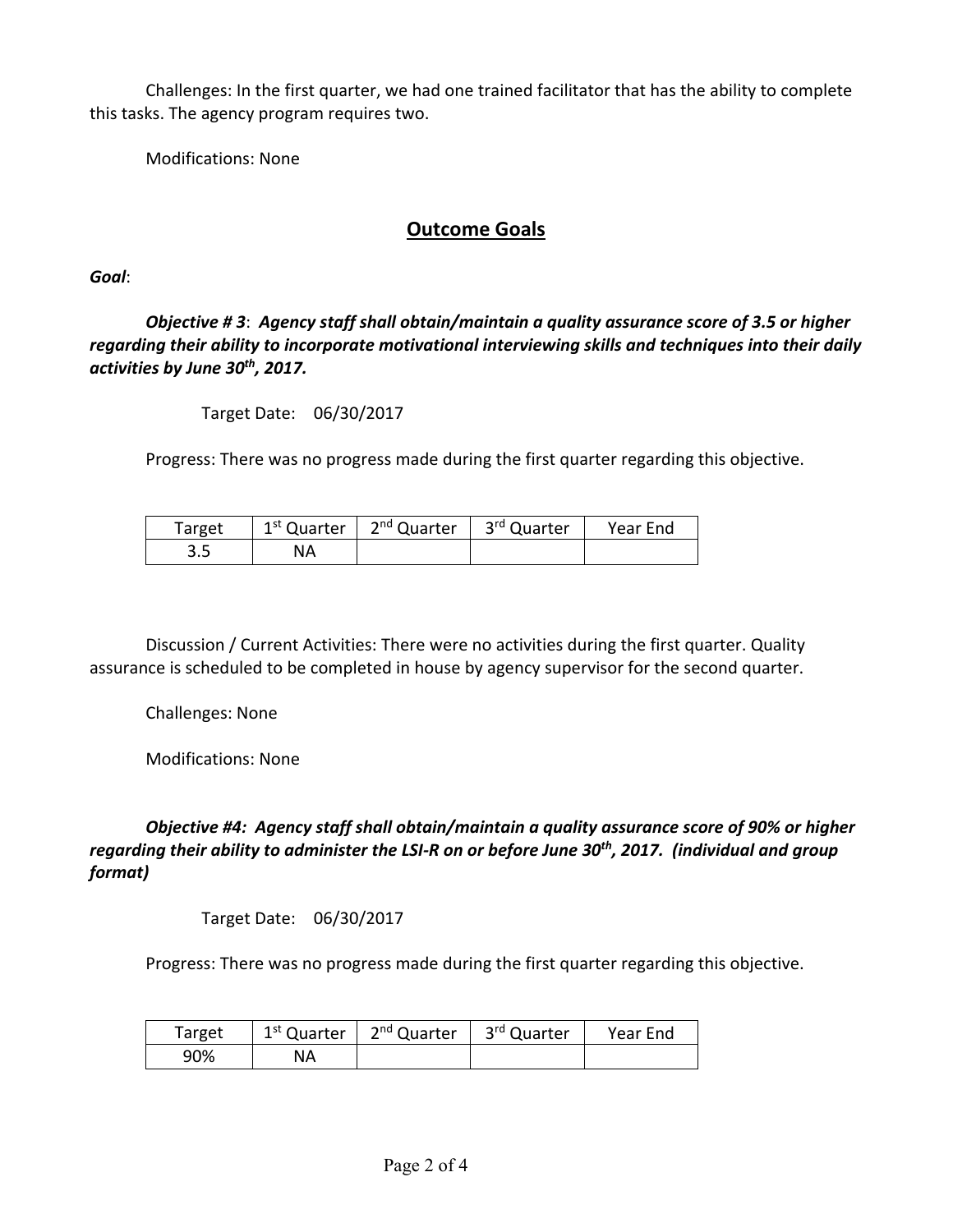Discussion / Current Activities: There were no activities during the first quarter. This item will be completed in the second half of the Fiscal Year.

Challenges: None

Modifications: None

*Objective #5: Agency staff shall obtain/maintain a quality assurance score of 3.6 or higher regarding their ability to accurately develop offender case plans on or before June 30th, 2017. (individual and group format)* 

Target Date: 06/30/2017

Progress:

| Target | 1 <sup>st</sup> Quarter | 2 <sup>nd</sup> Quarter | 3 <sup>rd</sup> Quarter | Year End |
|--------|-------------------------|-------------------------|-------------------------|----------|
| 3.6    | 2.66                    |                         |                         |          |

Discussion / Current Activities: Supervisory staff conducted individual case plan quality assurance in September 2016. Agency staff earned a score of 2.66. Staff was coached individually regarding quality assurance standards and construction of case plans.

Challenges: Limited case plans were selected as a sample. One new staff member was not included.

Modifications: None

#### *Objective #6: Agency staff shall obtain/maintain a quality assurance score of 90% or higher regarding case file maintenance scores on or before June 30th, 2017.*

Target Date: 06/30/2017

Progress: There was no progress made during the first quarter regarding this objective.

| Target | 1 <sup>st</sup> Quarter | 2 <sup>nd</sup> Quarter | 3rd Quarter | Year End |
|--------|-------------------------|-------------------------|-------------|----------|
| 90%    | NA                      |                         |             |          |

Discussion / Current Activities: There were no activities during the first quarter.

Challenges: None